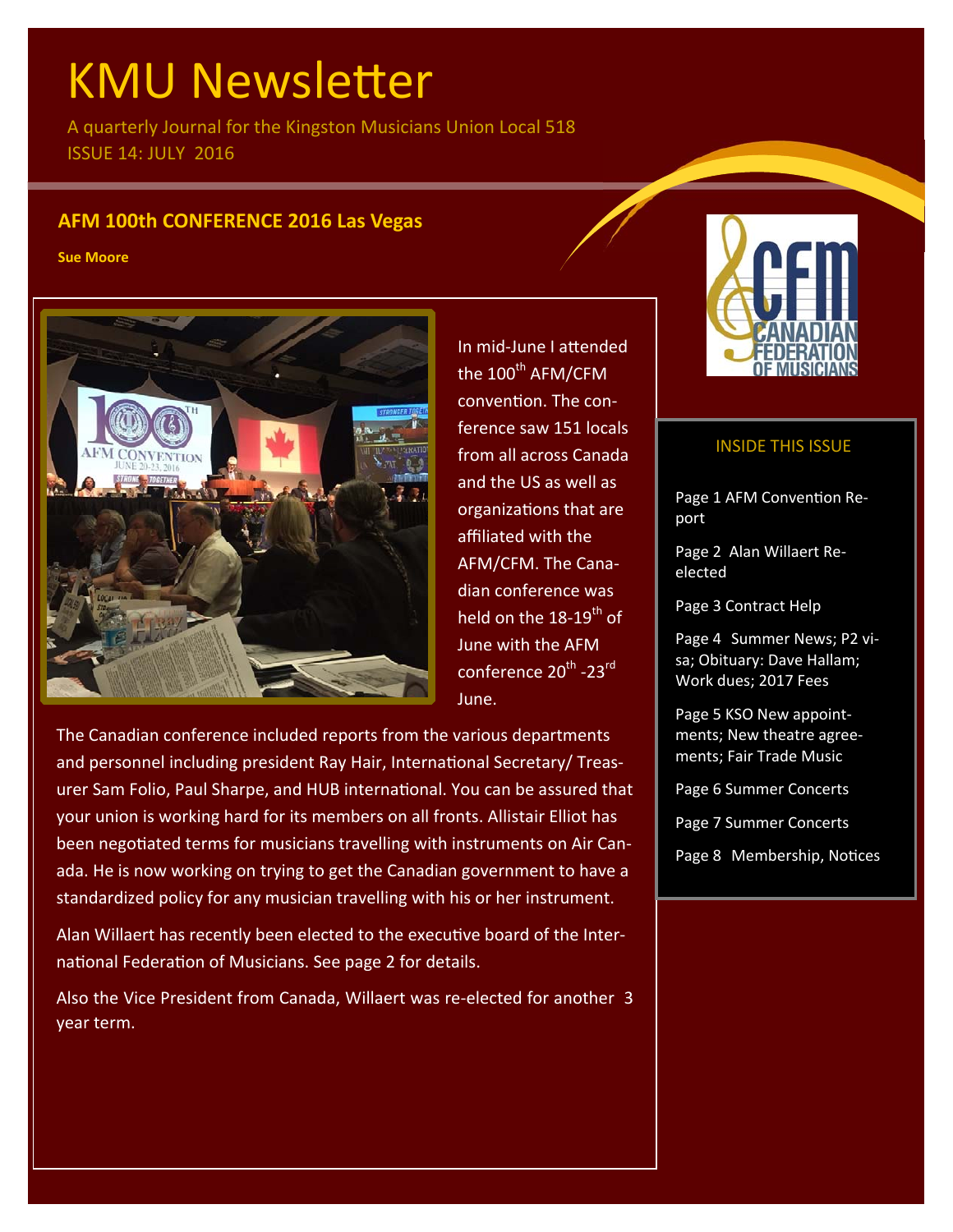# **Alan Willaert Re‐elected as Vice President to Canada**

By Victoria Lord

Alan Willaert, sitting AFM Vice President from Canada has reclaimed the position for an additional 3-year term. Mr. Willaert was elected during the 2016 100th AFM Convention which took place in Las Vegas earlier this month. AFM's **President, Ray Hair** and **InternaƟonal VP Bruce Fife** were also acclaimed. Returning execuƟves include **Tino Gagliardi**, **Tina Morrison**, **Dave Pomeroy** and **Joe Parante**. Joining the board as first‐Ɵme members are **John Acosta** and **Secretary‐Treasurer Jay Blumenthal**.

"The 100th annual AFM convention was an inspiring gathering and a reminder of how much we as a collective have accomplished on behalf of the professional musicians' community," said Mr. Willaert. "I look forward to continuing in

my current role where I will dedicate myself to positively impacting the rights and working conditions for our members, as well as the generations of musicians to come".

The AFM began in 1896 when musicians gathered in Indianapolis and orga‐ nized the American Federation of Musicians (AFM) for "any musician who receives pay for his musical services." Representing 3,000 members, the AFM was granted a charter by the American Federation of Labor (AFL) and marked its milestone 100th conference in June 2016.



Alan Willaert will begin his second term as AFM's Vice President from Canada effective immediately.

Mr. Willaert was recently elected to the Executive Committee of the **International Federation of Musicians'/** 

**Fédération Internationale des Musiciens** (FIM) and has served as Executive Director of the Canadian Federation of Musicians (CFM) overseeing copyright compliance matters, lobbying efforts, and collective bargaining, and also serving as a liaison with CFM locals and members. He has worked for the AFM for more than 24 years in close collabora‐ tion with five different vice-presidents from Canada.

A native of Delhi, Ontario, Alan Willaert began his musical career as a classically-trained accordionist, winning the Canadian Open twice. After joining the AFM in 1969, he played cordovox and woodwinds with various dance and swing bands throughout high school. Graduation brought "the road", and what was to be eighteen years of show and rock bands, with stints on keys, sax, clarinet, flute, trumpet, lead guitar and vocals. The most notable was the band Charade, which toured throughout Canada, the US and the Bahamas. Becoming interested in AFM internal functions, he was elected to the board of Local 467, Brantford Musicians Association, in the mid-80s.

The **Canadian Federation of Musicians** (CFM) is the Canadian national office of the American Federation of Musicians of the United States and Canada (AFM). The CFM provides vital resources for Canadian musicians at any stage in their careers, on any plaƞorm, from live concert to recorded performance, broadcast and film scoring. The **American Fed‐ eraƟon of Musicians of the United States and Canada** (AFM) is comprised of 200 Local offices across the United States and Canada, collectively representing a membership of approximately 85,000 professional musicians across the United States and Canada. The AFM/CFM has been representing the interests of U.S. and Canadian musicians for 120 years, as the representative of professional musicians in a broad range of collective bargaining and legislative actions. AFM recently celebrated its 100th Convention from June 20 - 24, 2016.

For more information please visit us at www.cfmusicians.org | CFM on Twitter | CFM on Facebook.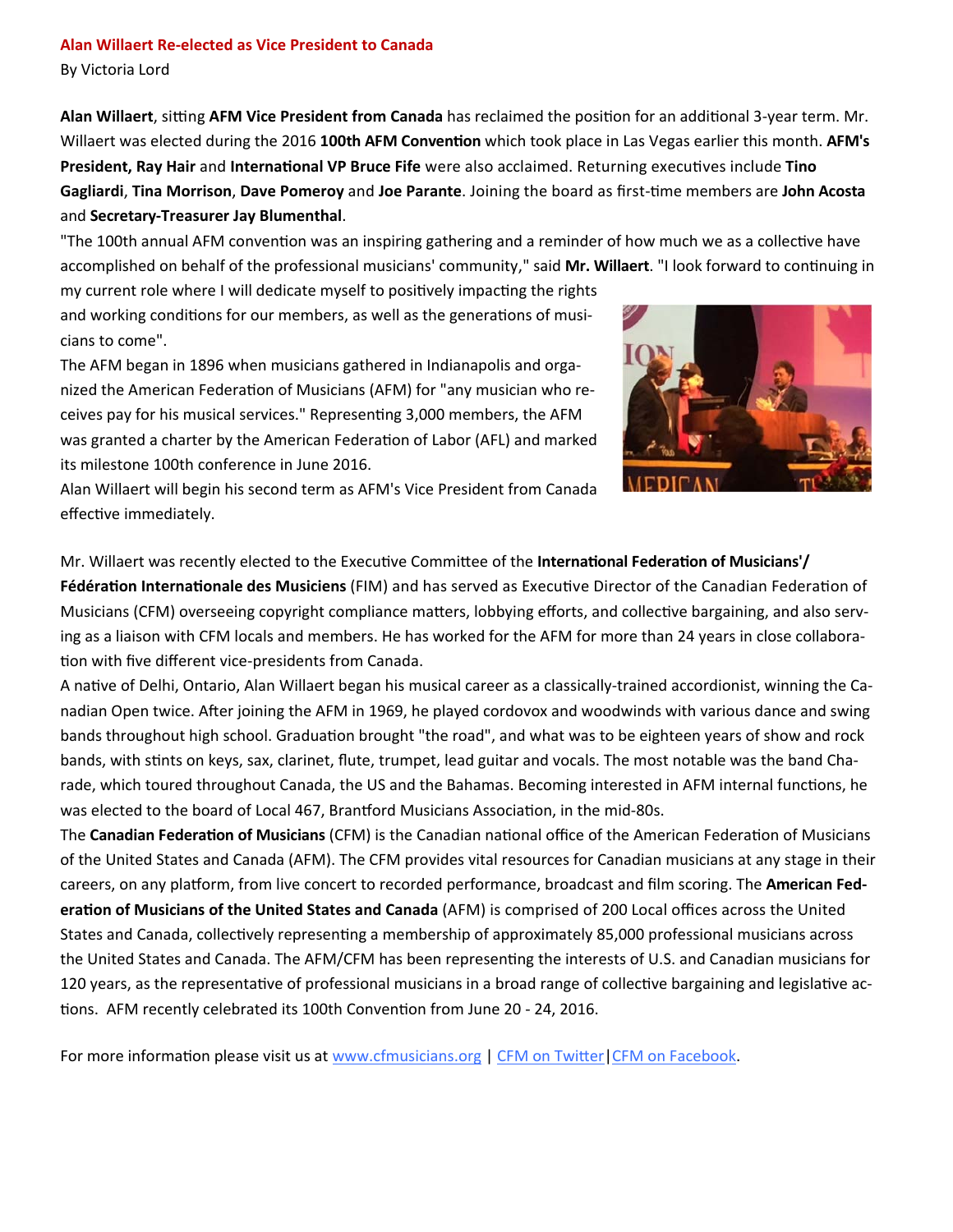# Contracts‐ How to fill them out

A contract is an agreement between the musician/s and the purchaser (engager). The document con‐ firms that the engager contracts the services of the musician/s and the musician/s agree to render those services for a designated time, date, and venue. Here is a how-to guide to filling out Live Performance Contracts

**ARTIST/GROUP NAME:** Fill in the name of the musician or band.

**PARTICULARS OF ENGAGEMENT:** There are several types of engagements listed. Fill in the one that best describes the engagement. You should also state which clause you are using for the engagement. This does not limit you to charging that amount, as it is the minimum charge. For example, I'm using **Clause 1A : Miscellaneous Engagements** 3 hour call Leader: \$52.50 Musician: \$35. The group is a trio ‐ let's call them "The Triffids." They're asking for a 10% pension.

**VENUE:** Fill in the name of where the event will be held and then the relevant dates follow

### **Performance Date(s): Hours: start/finish; Rehearsal Date(s): Hours: start/finish**

The next section deals with the fee. The clause states the minimum amount that you should charge so if you wish to charge more, do so. For example, the total scheduled fee for this group under Clause 1A would be \$367.50, but The Triffids' negotiated fee is \$500. This amount is placed as shown in the space for total agreed fee. If a deposit is requested the amount is based on the negotiated fee.

TOTAL FEE AGREED UPON \$**\_\_500\_\_** to be paid immediately on completion of engagement (s) or as **follows** 

Advance Payment:  $\frac{2}{5}$  \_\_\_\_\_\_\_\_\_\_ Balance:  $\frac{2}{5}$  \_\_\_\_\_ state the dates and amounts due for each.

**If applicable, the following amounts at A and B are included in the TOTAL FEE AGREED UPON** 

**A: Total HST payment \$\_\_\_\_\_\_\_\_\_\_\_\_\_\_\_\_\_\_\_\_\_\_** Fill this in if you have an HST number.

**B: Total Musicians' Pension Fund of Canada payment \$\_36.75\_ (10% of scheduled fee)** Fill this in if you have negotiated a pension payment. You can ask for as little as 3% and up to 18% This amount is calculated on the amounts specified in the Local clause that you have used, *not on the agreed fee*.

**Rider attached for additional terms:** A Rider contains additional terms not included in the contract.

**ENGAGER statement accepting liability for the fees payable** Have the engager fill out their details on the right side of the form . Then sign and date the document.

LEADER acknowledges that he/she is the representative working on behalf of the musicians listed on the contract. A soloist can represent him/herself. Fill in the leader's information on the left and don't forget to sign and date it.

# THIS NEXT PART IS COMPLETED BY THE LOCAL REPRESENTATIVE AND REFERS TO THE MUSICIANS'

PENSION FUND CONTRIBUTION The contribution is calculated on the scheduled fee that you are using e.g. if your group with 3 musicians have asked for 10% pension the amount of pension would be 10% of the scheduled fee (\$367.50) =\$36.75 The individual rate for each musician is based on this schedule and should be shown on Page 2

#### **This completes page 1**

Page 2 states the requirements as they relate to the performance, and protects against unauthorized recordings, transmissions or any re-use in any media. It insures that the engager provides a safe environment for the musician/s and that payment is forthcoming. This page also states the **Governing Statutes and other Legal Requirements** 

**The last part of this contract is making sure that all the musicians are listed with their Legal Name;**  Home address; Local #; SIN; Minimum fee (based on the Clause stated): Pension Contributions **(10%)** Leader \$15.75 Each Musician \$10.50; **Work Dues(3%)** Leader \$4.73 Each Musician \$3.15 (based on the clause 1A)**; and HST # if applicable.** 

**Make sure you file a copy of your contract with the Local Office** 



# **CONTRACTS**

More members are making use of the Canadian Live Performance Contracts!

# CONTRACTS

We would like to stress the importance of filing a union contract for all of your engagements. You may ask: why is this important? ...Because a contract clearly gives a detailed description of the terms by which the musicians and engager agree to render and pay for the service. In other words, legal and binding con‐ tracts protect both the engager and mu‐ sicians.

Apart from legal protection, filing a con‐ tract also opens up the opportunity for musicians to negotiate Musicians' Pen‐ sion Plan contributions. The Musicians' Pension Plan is available to all CFM mem‐ bers. Pensions can be negotiated at a rate as low as 3%, up to the current max‐ imum of 18%. Contributions are easy to make, but there must be an agreement between the engager and the musicians for that contribution to be added.

As members become aware of the value of using contracts I receive more ques‐ tions about how to correctly fill these out. Therefore we have included guid‐ ance on how to fill out the contracts on this page to encourage members to use these valuable documents. If you have more questions please do not hesitate to contact me . ..Sue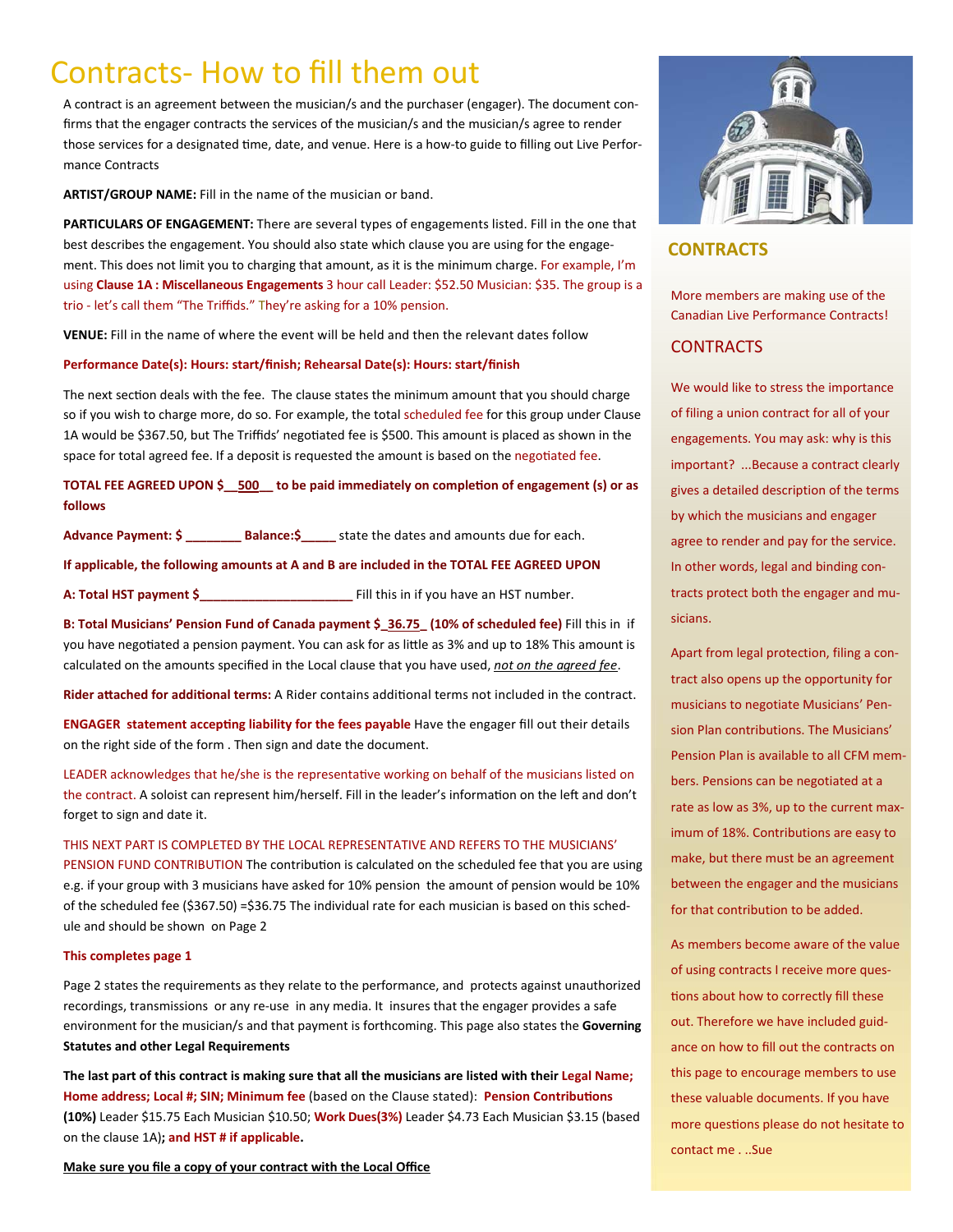We have another exciting line-up of musicians for our MPTF‐sponsored summer con‐ certs in the park. We have a variety of groups and music this year at 3 different locations in Kingston and Gananoque.

The **Lion's Park** will host two concert series again this year. The Wednesday series is sponsored by the Kingston Community Cred‐ it Union, City of Kingston and MPTF for smaller groups with a family emphasis. The big band series is being sponsored by the Royale, The City of Kingston and MPTF on Sunday nights. The start time for these concerts is 7pm.

**Downtown Kingston** has engaged a number of groups to play at Springer Square, Confed‐ eration Park and St Andrew's Presbyterian church. However only the Big Band series may be sponsored by MPTF. Sound for all these locations and at Lions park is provided by Stafford Sound.

In **Gananoque,** we are booking groups from June 30th through to August 25th, with con‐ cert starting times of 7:30pm. These concerts are not cosponsored by MPTF and will be paid at a slightly higher rate. There will be no sound at this venue so groups are advised to bring their own sound equipment if necessary.

# **2016 Summer in Kingston Cood News for P2 visa applications** Work Dues Liana White

At the opening gala of the AFM conven‐ tion, President Ray Hair promised that improvements were in the works to re‐ duce the time it takes to obtain P2 visas required by Canadians working in the USA. The AFM has been working with RepresentaƟve Bennie Thompson (ranking member of the Committee on Homeland Security ) who has promised a faster process that will take only 2 weeks. The Congressman made a special trip to our convention to show his support for our visa‐work permit cause and his staff is working this issue almost daily in an attempt to move us to resolution. Things will get done here given President Hair's close contact with Mr. Thompso, and Vice President Willaert's tenacity.

It goes without saying that moving the federal government is *a process* and rare‐ ly is there a single switch to flip to "yes". owever, there is more direct focus on this visa issue than in the past and now we have a champion on the Hill willing to take this matter on. As the Ranking Member on the Homeland Security Committee, the Congressman has a unique ability to move federal officials and I (Liana) for one have been able to witness his and his staff's sincerity.

Work dues are an important part of being a member of the American and Canadian Federation of Musicians. They are a condition of membership and a way for the Local office to provide important services negotiated by the AFM/CFM. You are required to pay work dues for any musical ser‐ vices performed under AFM‐ negotiated Agreements. I cannot express the im‐ portance of paying work dues especially if you are travelling to other locals.

# **Fees for 2017**

2017 fees will come into effect **December 1st 2016.** The new fees will be: Members: \$165 Youth: \$125 Life: \$85 Inactive Life \$55 Pay early and save \$5!

# DAVE HALLAM: MUSICIAN & CO‐FOUNDER OF SOUNDS OF JAZZ *by David Smith*

David George Hallam died suddenly at home on May 30, 2016 after a lengthy illness. He was born in Birmingham, England Jan 29, 1934 and received classical music training in piano and violin before coming to Canada in 1948. He began playing saxophone and clarinet while attending KCVI. After graduating he began working at ALCAN as a machinist apprentice. During this time, he began to play with several local bands as a diversion from work. He said "It's my way of unwinding – I get a kick out of it -especially jazz!"

After more than 35 years in machine design he took early retirement and set up a design and drafting service at his home. In the Fall of 1996 after playing baritone sax with the Big Swing Band for ten years he started his own 16 member group – The Sounds of Jazz which played contemporary big band arrangements. He led this group in partnership with David Smith until 2008 when he had to retire because of illness.

David Smith continued to lead the SOJ band until it played its final concert in July 2015. But he continues the spirit of SOJ by creating a smaller more manageable nine member group in keeping with the times  $-$  the Swing On Jazz (SOJ) band.

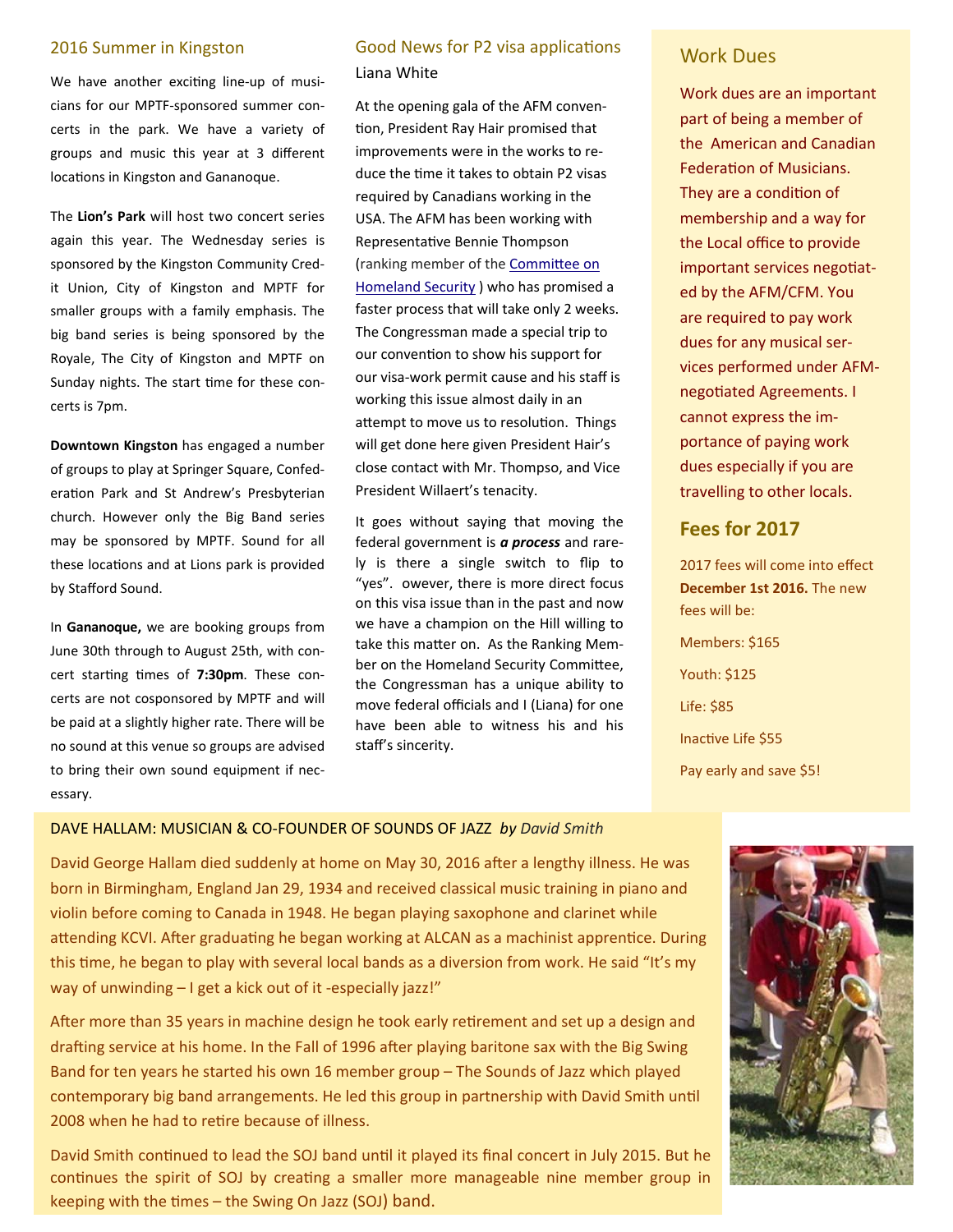# KINGSTON SYMPHONY ORCHES‐ TRA ANNOUNCES WINNERS OF RECENT AUDITIONS

Kingston Symphony Orchestra held auditions in May to fill two vacant positions. The successful applicants are Lyssa Pelton and Ben Perrier. Lyssa Pelton will be joining the Kingston Symphony as Assis‐ tant Concertmaster for the 2016‐ 2017 concert season. Currently, she is Principal Second Violin with the Etobicoke Philharmonic Or‐ chestra and teaches violin at the Dixon Hall Music School in Toron‐ to. Lyssa is a graduate of The Glenn Gould Professional School in Toronto and Thompson Rivers Uni‐ versity in Kamloops, BC. She has attended and participated in various master classes and orchestral workshops at the Banff Summer Music Festival.

Ben Perrier has recently won the Principal Trombone position with the Kingston Symphony. He has held positions with the Thunder Bay Symphony Orchestra, Kalama‐ zoo Symphony, Illinois Philhar‐ monic, and the Civic Orchestra of Chicago and became a member of Foothills Brass in 2002. He holds degrees from the University of Western Ontario and DePaul Uni‐ versity. Ben has studied with Charles Vernon of the Chicago Symphony, Mark Fisher of the Lyr‐ ic Opera of Chicago, and Canadian trombone virtuoso Alain Trudel.

# NEW THEATRE AGREEMENTS

Over the past months the KMU has been in talks with two theatre groups in the Local area. The Thousand Island Playhouse in Ga‐ nanoque and the Capitol Theatre in Port Hope. Both approached the KMU asking for a formal agreement with the aim to employ union musicians. This new develop‐ ment is hoped to be the start of a long and healthy relationship between these two theatres and the KMU. The Playhouse is producing Stephen Sondheim's "Into the Woods" This will be running from July 22 to August 13th. Also in pro‐ duction will be the musical "You Are Here" by Neil Bartrum and based on the book by Brian Hill. Both these productions have employed Local musicians. The agree‐ ment also includes contributions to the Musicians' Pension Fund of Canada".

The Capitol Theatre in Port Hope is likewise working to improve condi‐ tions for musicians. They are producing Mama Mia with a live or‐ chestra from August 9th to Sep‐ tember 18th. The theatre has agreed to pay musicians at scale with pension and talks will continue with this theatre to come up with the best deal for working musicians.

# FAIR TRADE MUSIC

Have you ever wondered why musicians accept less than fair wages? The King‐ ston Musicians' Union is looking into starting Fair Trade Music in your Local. Fair Trade Music is a grassroots cam‐ paign raising standards for freelance musicians through organizing, collective action and education. City-by-city we are building an organization of musicians, community leaders and fans to support Fair Trade Music principles in‐ cluding our right to:

- ‐ NegoƟate Fair Contracts
- ‐ Create Equitable Business RelaƟon‐ ships
- ‐ Establish Enforceable Contract Stand‐ ards

Far too many of us often "pay to play" or play for "zero minus expenses" with venues paying nothing and musicians covering all the costs. Pay often depends on the "take" at the door or pro‐ ceeds from the bar, but many clubs don't provide documentaƟon on in‐ come or expenses. Without enforceable contracts, transparency or accountabil‐ ity—musicians lose out. Through Fair Trade Music, we organize and win. Seattle's Fair Trade Music Campaign is an example of what happens when mu‐ sicians join together to raise the stand‐ ard of living for all musicians in their community. In the past year, over 25 Seattle area clubs signed a pledge to abide by Fair Trade Music principles. Musician‐loading zones were estab‐ lished in the area. The City of Seattle even proclaimed May 20th as Fair Trade Music Day in support of a living wage for musicians.

If this has been your experience, we want to hear from you. Call:613‐542‐ 3732 or send us an email: Fair Trade Music.

#### NOTICES:

# General meetings:

Saturday August 27th 9:30am‐12pm: to discuss proposed changes to the by‐ laws and other general business please attend

Sunday October 23rd 1:00-3:00: Nominations and Elections for Board and executive positions, a special meeting will be held for elections Date TBD Special guests from CFM

Saturday October 22nd: Kingston Ontario Music Conference @ Portsmouth **Harbour**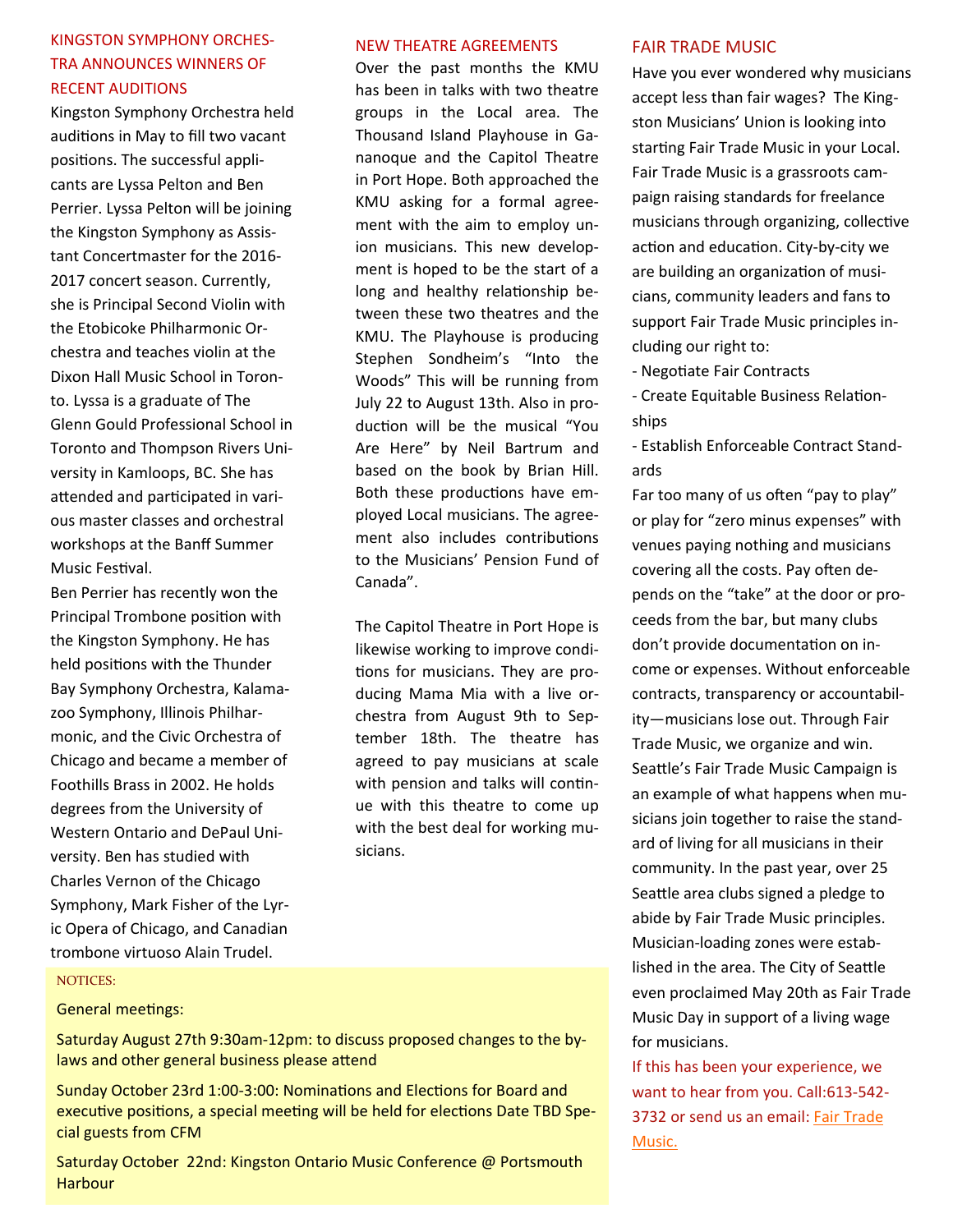# MPTF‐2016 Sponsored Summer Concerts in Kingston

Downtown Kingston Business Association (sponsors: DKBA & MPTF)



June 24 Nostalgic Sounds Big Band (Springer Sq.) July 15 Taylor Donaldson Octet (Springer Sq. ) Aug 8 Swingtime Dance Band (Springer Sq.) Sept 9 Swing-On Jazz Band (Springer Sq.)

Lions Civic Garden (sponsors: City of Kingston & MPTF)



Sundays (sponsor: The Royale)

July 10 Swing On Jazz Band July 17 Tim Hallman Band July 31 Craig Jones and the 20thC Band Aug 7 Nostalgic Sounds Aug 14 Mary Jo and the Retros Aug 21 Swingtime Dance Band

Wednesdays (sponsor: Kingston Credit Union)

July 20 Kingston Classic Trio July 27 Jenica Rayne Ensemble Aug 3 Saxobelles Aug 10 Aislinn Aug 31 JISK + T

# **Gananoque Town Hall Park**

7:30—8:30 pm Thursdays (sponsors: City Of Gananoque)



Jun 30 Swingtime Dance Band July 7 Swing‐on Jazz Band July 14 Saxobelles July 21 Jenica Rayne Ensemble July 28 Reg Corey Aug 4 Cranberries Aug 11 Aislinn Aug 18 Tom Savage Aug 25 JISK+T

THOUSAND ISLAND PLAYHOUSE INTO THE WOODS

**A Musical Fairytale with a Twist**

July 22 – August 13, 2016 Music and Lyrics by Stephen Sondheim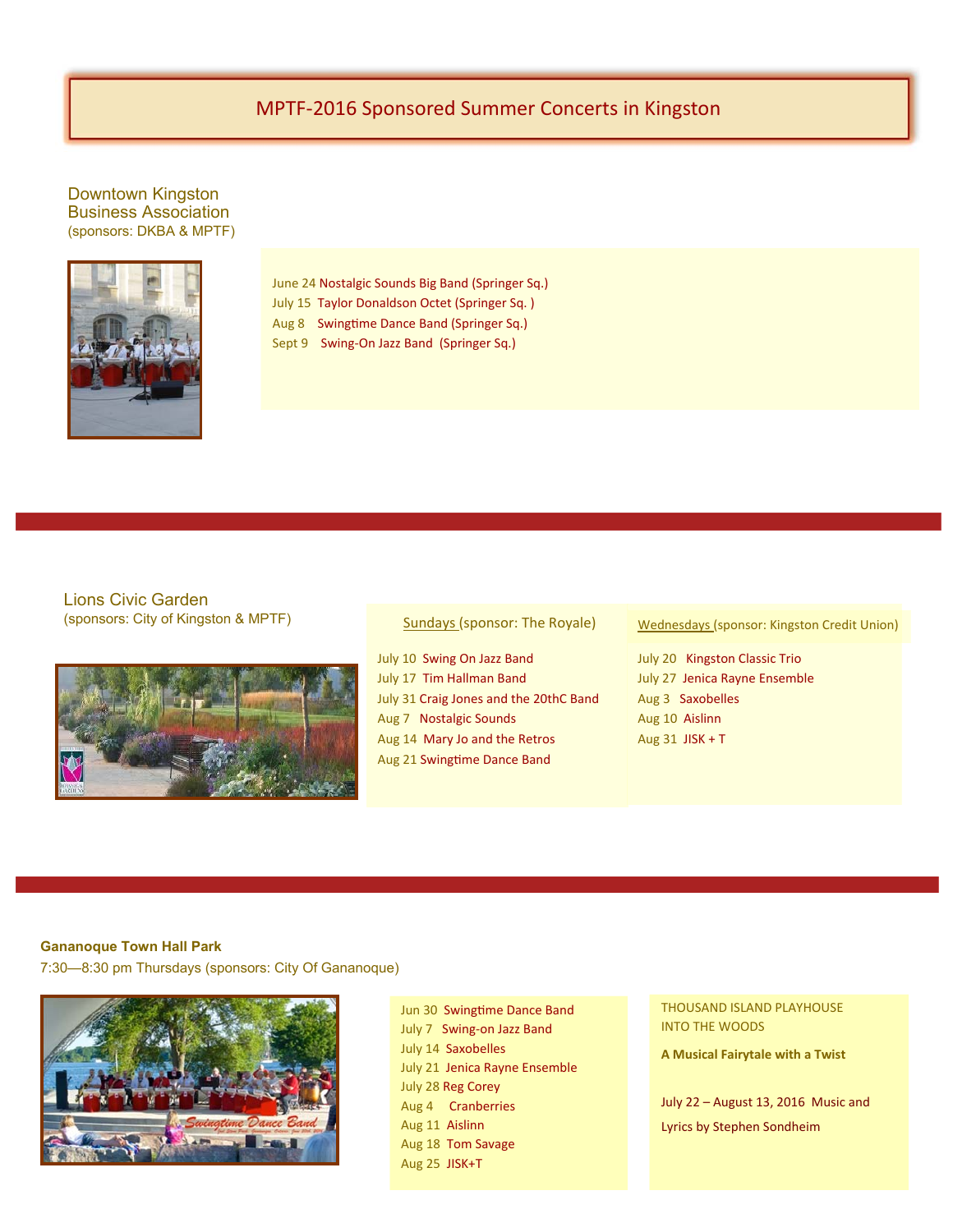# 2016 Summer Festival Concerts in Belleville, Trenton, Port Hope and Prince Edward County

# PORT HOPE



**Mama Mia A Port Hope Festival Theatre Production • Aug 9‐Sep 18, 2016** – Extended due to popular demand

**The 2016 Cameco Summer Band Shell Concert Series** takes place every Thurs‐ day evening from 7 till 9 pm at the Bandshell in Memorial Park on Queen Street. Free concerts run from July 7th until September 1st and feature spectacular, world class-entertainment by local musicians.

# BELLEVILLE & TRENTON



NORAMPAC SUMMER CONCERT SERIES Centennial Park Amphithea‐ tre, Trenton SUNDAY

July 31 Blair Yarranton Norampac (Moved to Fraser Park)

#### **DOWNTOWN TRENTON**

**When:** Every Friday Evening from June 3rd through to September 2nd from 6:00 ‐ 8:00 pm **Where**: Fraser Park Gazebo, **What:** Free performances for the community. Music in the park, bring your blanket or lawn chair and come out to enjoy various local artists!

# **PRINCE EDWARD COUNTY**

**August 16 to August 21, 2016**



# PEC Jazz Festival

In its 16th year, the Prince Edward County Jazz Festival features internationally acclaimed musicians performing all around the County. Venues include the Regent Theatre in Picton and satellite locations at restaurants, vineyards and more around the County .

Aug 20 Adler / Yarranton Duo 2:00‐4:00 pm, Stanners Vineyard, 76 Station Road, Hillier

Aug 21 Jazz Mass with the Brian Barlow Quartet Robi Botos (piano), Jodi Proznick (bass) 10:30 am, Church of St. Mary Magdalene, 335 Main Street, Pic‐ ton **Aug 21** The Starpainters

1:00 ‐ 4:00 pm, Harwood Estate Vineyards, 18908 Loyalist Park‐ way, Hillier Aug 21 Brian Barlow Big Band Regent Theatre 8:00pm Picton